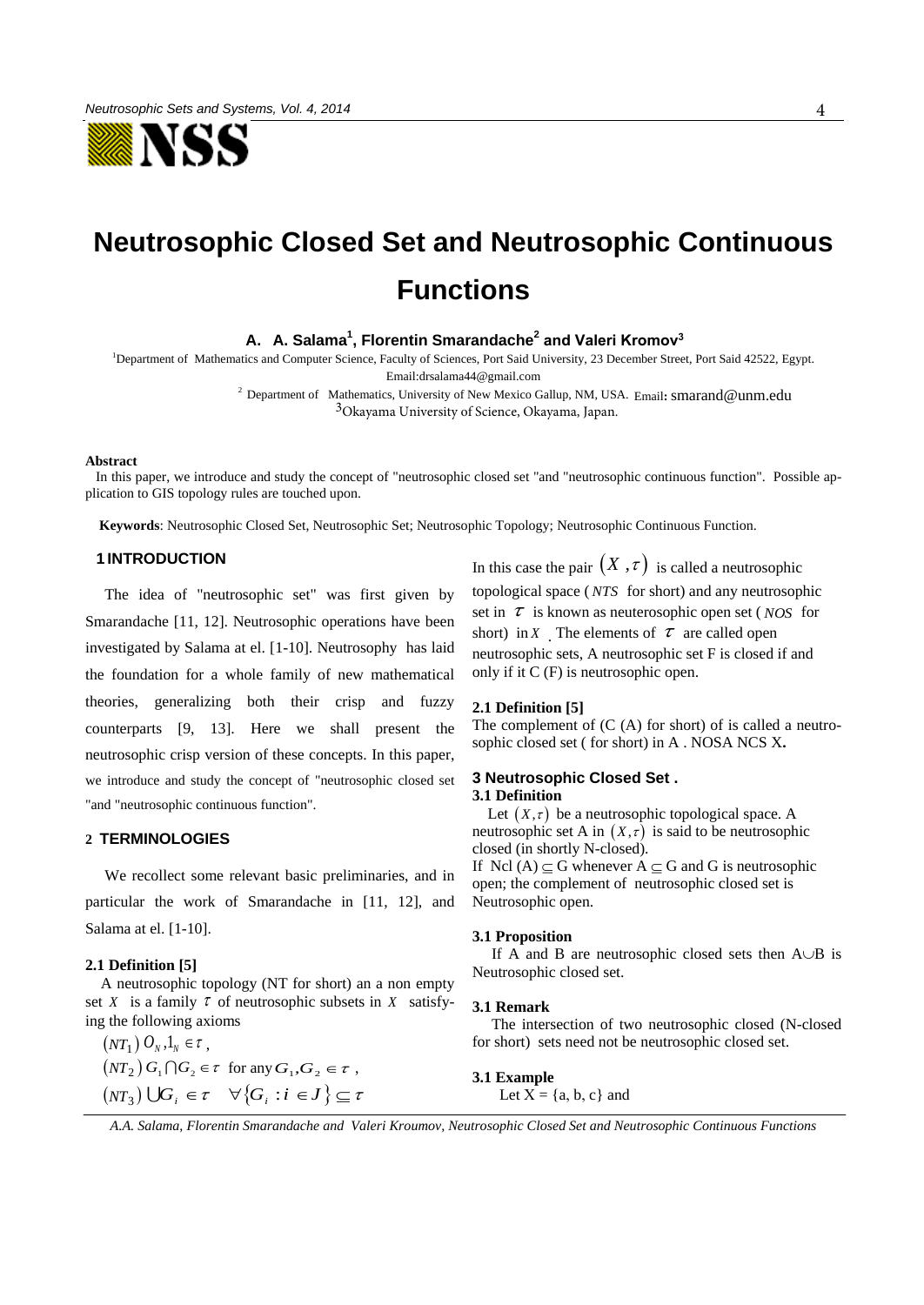$A = \langle (0.5, 0.5, 0.5), (0.4, 0.5, 0.5), (0.4, 0.5, 0.5) \rangle$ 

 $B = \langle (0.3, 0.4, 0.4), (0.7, 0.5, 0.5), (0.3, 0.4, 0.4) \rangle$ 

Then  $T = \{ 0_N, 1_N, A, B \}$  is a neutrosophic topology on X. Define the two neutrosophic sets  $A_1$  and  $A_2$  as follows,

 $A_1 = \langle (0.5, 0.5, 0.5), (0.6, 0.5, 0.5), (0.6, 0.5, 0.5) \rangle$ 

 $A_2 = \langle (0.7, 0.6, 0.6)(0.3, 0.5, 0.5), (0.7, 0.6, 0.6) \rangle$ 

not a neutrosophic closed set.  $A_1$  and  $A_2$  are neutrosophic closed set but  $A_1 \cap A_2$  is

## **3.2 Proposition**

Let  $(X, \tau)$  be a neutrosophic topological space. If B is neutrosophic closed set and  $B \subseteq A \subseteq Ncl$  (B), then A is N-closed.

## **3.4 Proposition**

In a neutrosophic topological space  $(X,T)$ ,  $T=\mathfrak{I}$  (the family of all neutrosophic closed sets) iff every neutrosophic subset of  $(X, T)$  is a neutrosophic closed set.

### **Proof.**

suppose that every neutrosophic set A of  $(X,T)$  is Nclosed. Let  $A \in T$ , since  $A \subseteq A$  and A is N-closed, Ncl (A)  $\subseteq$  A. But A  $\subseteq$  Ncl (A). Hence, Ncl (A) =A. thus, A  $\in$  3. Therefore,  $T \subseteq \mathfrak{I}$ . If  $B \in \mathfrak{I}$  then 1-B  $\in T \subseteq \mathfrak{I}$ . and hence  $B \in T$ , That is,  $\Im \subset T$ . Therefore T= $\Im$  conversely, suppose that A be a neutrosophic set in  $(X,T)$ . Let B be a neutrosophic open set in  $(X,T)$ . such that  $A \subseteq B$ . By hypothesis, B is neutrosophic N-closed. By definition of neutrosophic closure, Ncl (A)  $\subseteq$  B. Therefore A is Nclosed.

## **3.5 Proposition**

Let  $(X,T)$  be a neutrosophic topological space. A neutrosophic set A is neutrosophic open iff  $B \subseteq NInt(A)$ , whenever B is neutrosophic closed and  $B \subseteq A$ .

## **Proof**

 Let A a neutrosophic open set and B be a N-closed, such that  $B \subset A$ . Now,  $B \subset A \Rightarrow 1-A \Rightarrow 1-B$  and  $1-A$  is a neutrosophic closed set  $\Rightarrow$  Ncl (1-A)  $\subseteq$  1-B. That is,  $B=1-(1-B) \subseteq 1-Nc1$  (1-A). But 1-Ncl (1-A) = Nint (A). Thus,  $B \subseteq$  Nint (A). Conversely, suppose that A be a neutrosophic set, such that  $B \subseteq$  Nint (A) whenever B is neutrosophic closed and  $B \subseteq A$ . Let  $1-A \subseteq B \Rightarrow 1-B \subseteq A$ . Hence by assumption  $1-B \subseteq Nint (A)$ . that is, 1–Nint (A)  $\subseteq$  B. But 1–Nint (A) =Ncl (1–A). Hence Ncl(1–A)  $\subseteq$  B. That is  $1-A$  is neutrosophic closed set. Therefore, A is neutrosophic open set

## **3.6 Proposition**

If Nint  $(A) \subset B \subset A$  and if A is neutrosophic open set then B is also neutrosophic open set.

## **4 Neutrosophic Continuous Functions**

### **4.1 Definition**

i) If  $B = \langle \mu_B, \sigma_B, \nu_B \rangle$  is a NS in Y, then the preimage of B under  $f'$ , denoted by  $f^{-1}(B)$ , is a NS in X defined by  $f^{-1}(B) = \left\langle f^{-1}(\mu_B), f^{-1}(\sigma_B), f^{-1}(\nu_{\nu}) \right\rangle$ 

ii) If  $A = \langle \mu_A, \sigma_A, \nu_A \rangle$  is a NS in X, then the image of A under  $f$ , denoted by  $f(A)$ , is the a NS in Y defined by  $f(A) = \langle f(\mu_A), f(\sigma_A), f(\nu_A)^c) \rangle.$ 

 Here we introduce the properties of images and preimages some of which we shall frequently use in the following sections .

# **4.1 Corollary**

Let A,  $\{A_i : i \in J\}$ , be NSs in X, and B,  $\{B_j : j \in K\}$  NS in Y, and  $f: X \to Y$  a function. Then (a)  $A_1 \subseteq A_2 \Leftrightarrow f(A_1) \subseteq f(A_2)$ ,  $B_1 \subseteq B_2 \Leftrightarrow f^{-1}(B_1) \subseteq f^{-1}(B_2),$ (b)  $A \subseteq f^{-1}(f(A))$  and if f is injective, then  $A = f^{-1}(f(A))$ . (c)  $f^{-1}(f(B)) \subseteq B$  and if f is surjective, then

$$
f^{-1}(f(B)) = B
$$
,

(d) 
$$
f^{-1}(\cup B_i) = \cup f^{-1}(B_i), \ f^{-1}(\cap B_i) = \cap f^{-1}(B_i),
$$

(e)  $f(\cup A_i) = \cup f(A_i)$ ;  $f(\cap A_i) \subseteq \cap f(A_i)$ ; and if f is injective, then  $f(\bigcap A_i) = \bigcap f(A_i);$ 

(f) 
$$
f^{-1}(!_N) = 1_N f^{-1}(0_N) = 0_N
$$
.

(g)  $f(0_N) = 0_N$ ,  $f(1_N) = 1_N$  if *f* is subjective.

## **Proof**

Obvious.

## **4.2 Definition**

Let  $(X, \Gamma_1)$  and  $(Y, \Gamma_2)$  be two NTSs, and let  $f: X \to Y$  be a function. Then f is said to be continuous iff the preimage of each NCS in  $\Gamma_2$  is a NS in  $\Gamma_1$ .

## **4.3 Definition**

Let  $(X, \Gamma_1)$  and  $(Y, \Gamma_2)$  be two NTSs and let  $f: X \to Y$  be a function. Then f is said to be open iff the image of each NS in  $\Gamma_1$  is a NS in  $\Gamma_2$ .

## **4.1 Example**

Let  $(X, \Gamma_o)$  and  $(Y, \psi_o)$  be two NTSs (a) If  $f: X \to Y$  is continuous in the usual sense, then in this case,  $f$  is continuous in the sense of Definition 5.1 too. Here we consider the NTs on X and Y, respectively, as follows :  $\Gamma_1 = \left\{ \mu_G, 0, \mu_G^c \right\} : G \in \Gamma_o \right\}$  and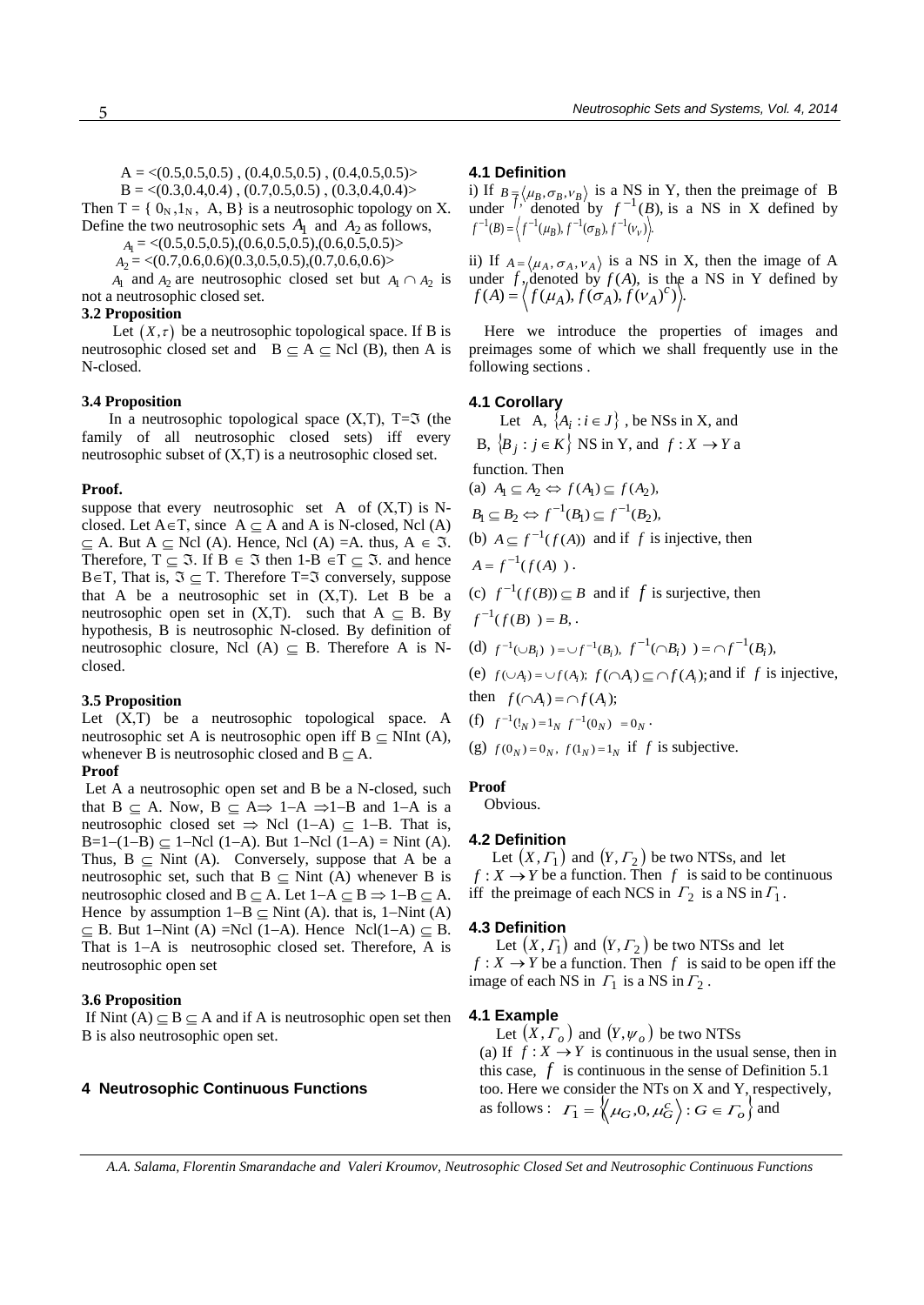$$
F_2 = \left\langle \mu_H, 0, \mu_H^c \right\rangle : H \in \mathcal{V}_o \left\},
$$
  
In this case we have, for each  $\left\langle \mu_H, 0, \mu_H^c \right\rangle \in F_2$ ,  

$$
H \in \mathcal{V}_o,
$$
  

$$
f^{-1}(\mu_H, 0, \mu_H^c) = \left\langle f^{-1}(\mu_H), f^{-1}(0), f^{-1}(\mu_H^c) \right\rangle
$$
  

$$
= \left\langle f^{-1} \mu_H, f(0), (f(\mu)^c) \right\rangle \in F_1.
$$

(b) If  $f: X \to Y$  is neutrosophic open in the usual sense, then in this case,  $f$  is neutrosophic open in the sense of Definition 3.2. Now we obtain some characterizations of

neutrosophic continuity:

# **4.1 Proposition**

Let  $f:(X,\Gamma_1)\to (Y,\Gamma_2)$ .

f is neutrosop continuous iff the preimage of each NS (neutrosophic closed set) in  $\Gamma_2$  is a NS in  $\Gamma_2$ .

# **4.2 Proposition**

- The following are equivalent to each other:
- (a)  $f:(X, \Gamma_1) \to (Y, \Gamma_2)$  is neutrosophic continuous .
- (b)  $f^{-1}(NInt(B) \subseteq NInt(f^{-1}(B))$  for each CNS B in Y.
- (c)  $NCl(f^{-1}(B)) \subseteq f^{-1}(NCl(B))$  for each NCB in Y.

# **4.2 Example**

Let  $(Y, \Gamma_2)$  be a NTS and  $f \nvert Y \to Y$  be a function. In this case  $T_1 = \{f^{-1}(H) : H \in \Gamma_2\}$  is a NT on X. Indeed, it is the coarsest NT on X which makes the function  $f: X \to Y$  continuous. One may call it the initial neutrosophic crisp topology with respect to *f* .

## **4.4 Definition**

Let  $(X,T)$  and  $(Y,S)$  be two neutrosophic topological space, then

(a) A map  $f : (X,T) \to (Y,S)$  is called N-continuous (in short N-continuous) if the inverse image of every closed set in  $(Y, S)$  is Neutrosophic closedin  $(X, T)$ .

(b) A map  $f:(X,T) \rightarrow (Y,S)$  is called neutrosophic-gc irresolute if the inverse image of every Neutrosophic closedset in  $(Y, S)$  is Neutrosophic closedin  $(X, T)$ . Equivalently if the inverse image of every Neutrosophic open set in  $(Y, S)$  is Neutrosophic open in  $(X, T)$ .

(c) A map  $f:(X,T) \rightarrow (Y,S)$  is said to be strongly neutrosophic continuous if  $f^{-1}(A)$  is both neutrosophic open and neutrosophic closed in  $(X,T)$  for each neutrosophic set A in  $(Y, S)$ .

(d) A map  $f : (X,T) \rightarrow (Y,S)$  is said to be perfectly neutrosophic continuous if  $f^{-1}(A)$  is both neutrosophic open and neutrosophic closed in  $(X,T)$  for each neutrosophic open set A in  $(Y, S)$ .

(e) A map  $f:(X,T) \rightarrow (Y,S)$  is said to be strongly Ncontinuous if the inverse image of every Neutrosophic open set in  $(Y, S)$  is neutrosophic open in  $(X, T)$ .

(F) A map  $f:(X,T) \rightarrow (Y,S)$  is said to be perfectly Ncontinuous if the inverse image of every Neutrosophic open set in  $(Y, S)$  is both neutrosophic open and neutrosophic closed in  $(X, T)$ .

## **4.3 Proposition**

Let  $(X,T)$  and  $(Y,S)$  be any two neutrosophic topological spaces. Let  $f : (X,T) \to (Y,S)$  be generalized neutrosophic continuous. Then for every neutrosophic set A in  $X$ ,  $f(Ncl(A)) \subseteq Ncl(f(A)).$ 

# **4.4 Proposition**

Let  $(X,\overline{I})$  and  $(Y,S)$  be any two neutrosophic topological spaces. Let  $f : (X,T) \to (Y,S)$  be generalized neutrosophic continuous. Then for every neutrosophic set  $A$  in  $Y$ ,  $Ncl(f^{-1}(A)) \subseteq f^{-1}(Ncl(A)).$ 

## **4.5 Proposition**

Let  $(X,T)$  and  $(Y,S)$  be any two neutrosophic topological spaces. If A is a Neutrosophic closedset in  $(X, T)$  and if  $f$ :  $(X,T) \rightarrow (Y,S)$  is neutrosophic continuous and neutrosophic-closed then  $f(A)$  is Neutrosophic closedin  $(Y, S)$ .

# **Proof.**

Let G be a neutrosophic-open in  $(Y, S)$ . If  $f(A) \subset G$ , then  $A \subseteq f^{-1}(G)$  in  $(X,T)$ . Since A is neutrosophic closedand  $f^{-1}(G)$  is neutrosophic open in  $(X,T)$ , Ncl(A)  $\subseteq f^{-1}(G)$ , (i.e)  $f(Ncl(A)) \subseteq G$ . Now by assumption,  $f(Ncl(A))$  is neutrosophic closed and  $Ncl(f(A)) \subseteq Ncl(f(Ncl(A))) =$  $f(Ncl(A)) \subseteq G$ . Hence,  $f(A)$  is N-closed.

## **4.5 Proposition**

Let  $(X,T)$  and  $(Y,S)$  be any two neutrosophic topological spaces, If  $f : (X,T) \to (Y,S)$  is neutrosophic continuous then it is N-continuous.

 The converse of proposition 4.5 need not be true. See Example 4.3.

## **4.3 Example**

Let  $X = \{a,b,c\}$  and  $Y = \{a,b,c\}$ . Define neutrosophic sets A and B as follows  $A = \langle (0.4,0.4,0.5), (0.2,0.4,0.3), (0.4,0.4,0.5) \rangle$ and B as follows A =  $\langle (0.4, 0.4, 0.5), (0.2, 0.4, 0.3), (0.4, 0.4, 0.5) \rangle$ s follows  $A = \langle (0.4, 0.4, 0.5), (0.2, 0.4, 0.3), (0.4, 0.4, 0.5) \rangle$ <br>B =  $\langle (0.4, 0.5, 0.6), (0.3, 0.2, 0.3), (0.4, 0.5, 0.6) \rangle$ 

Then the family  $T = \{0_N, 1_N, A\}$  is a neutrosophic topology on X and  $S = \{0_N, 1_N, B\}$  is a neutrosophic topology on Y. Thus  $(X,T)$  and  $(Y,S)$  are neutrosophic topological spaces. Define  $f : (X,T) \to (Y,S)$  as  $f(a) = b$ ,  $f(b) = a$ ,  $f(c)$  $= c$ . Clearly f is N-continuous. Now f is not neutrosophic continuous, since  $f^{-1}(B) \notin T$  for  $B \in S$ .

# **4.4 Example**

Let  $X = \{a,b,c\}$ . Define the neutrosophic sets A and B as follows. A = 4.0,5.0,4.0 , 50.5,0.5,0. , 4.0,5.0,4.0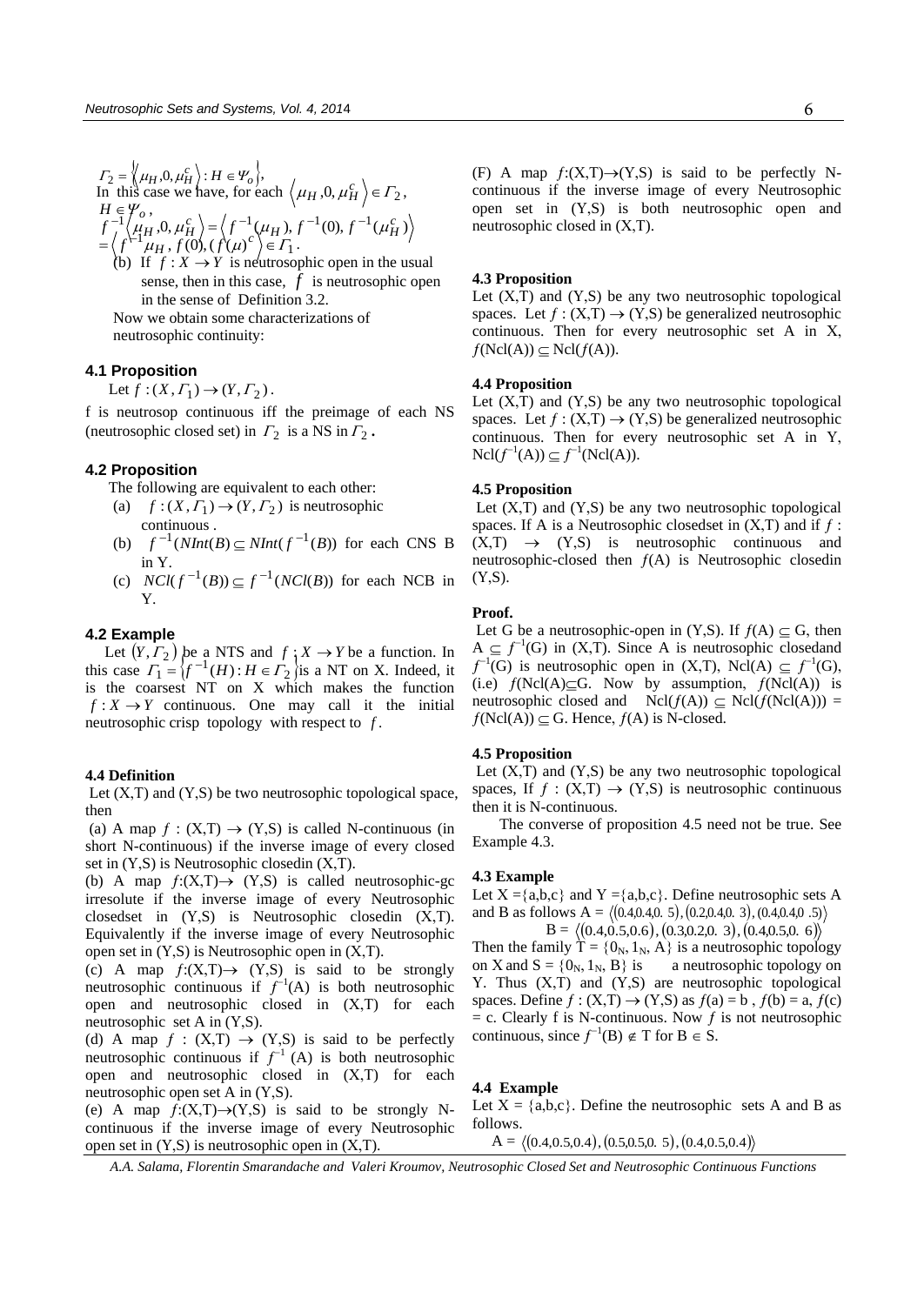$B = \langle (0.7, 0.6, 0.5), (0.3, 0.4, 0.5), (0.3, 0.4, 0.5) \rangle$ B =  $\langle (0.7, 0.6, 0.5), (0.3, 0.4, 0.5), (0.3, 0.4, 0.5) \rangle$ <br>and C =  $\langle (0.5, 0.5, 0.5), (0.4, 0.5, 0.5), (0.5, 0.5, 0.5) \rangle$ 

 $T = \{0_N, 1_N, A, B\}$ 

and  $S = \{0_N, 1_N, C\}$  are neutrosophic topologies on X. Thus  $(X, T)$  and  $(X, S)$  are neutrosophic topological spaces. Define  $f: (X,T) \to (X,S)$  as follows  $f(a) = b$ ,  $f(b) = b$ ,  $f(c)$  $=$  c. Clearly  $f$  is N-continuous. Since  $(X, 1) \rightarrow (X, S)$  as follows  $f(a) = b$ ,  $f(b) = b$ ,  $f$ <br>y  $f$  is N-continuous. Since<br>D =  $\langle (0.6, 0.6, 0.7), (0.4, 0.4, 0.3), (0.6, 0.6, 0.7) \rangle$ 

is neutrosophic open in  $(X, S)$ ,  $f^{-1}(D)$  is not neutrosophic open in  $(X,T)$ .

## **4.6 Proposition**

Let  $(X, T)$  and  $(Y, S)$  be any two neutrosophic topological space. If  $f: (X,T) \rightarrow (Y,S)$  is strongly N-continuous then  $f$  is neutrosophic continuous.

 The converse of Proposition 3.19 is not true. See Example 3.3

## **4.5 Example**

Let  $X = \{a,b,c\}$ . Define the neutrosophic sets A and B as follows.

 $A = \langle (0.9,0.9,0.9), (0.1,0.1,0.1), (0.9,0.9,0.9) \rangle$ 

 $B = \langle (0.9,0.9,0.9,0.9), (0.1,0.1,0), (0.9,0.1,0.8) \rangle$ 

and  $C = \langle (0.9,0.9,0.9), (0.1,0,0.1), (0.9,0.9,0.9) \rangle$  $T = \{0_N, 1_N, A, B\}$  and  $S = \{0_N, 1_N, C\}$  are neutrosophic topologies on  $X$ . Thus  $(X,T)$  and  $(X,S)$  are neutrosophic topological spaces. Also define  $f:(X,T) \rightarrow (X,S)$  as follows

 $f(a) = a$ ,  $f(b) = c$ ,  $f(c) = b$ . Clearly f is neutrosophic continuous. But  $f$  is not strongly N-continuous. Since = a,  $f(b) = c$ ,  $f(c) = b$ . Clearly  $f$  is neutroson<br>nuous. But  $f$  is not strongly N-continuous. Since<br> $D = \langle (0.9, 0.9, 0.99), (0.05, 0, 0.01), (0.9, 0.9, 0.99) \rangle$ 

Is an Neutrosophic open set in  $(X, S)$ ,  $f^{-1}(D)$  is not neutrosophic open in  $(X, T)$ .

# **4.7 Proposition**

Let  $(X,\overline{T})$  and  $(Y, S)$  be any two neutrosophic topological spaces. If  $f: (X,T) \to (Y,S)$  is perfectly N-continuous then  $f$  is strongly N-continuous.

 The converse of Proposition 4.7 is not true. See Example 4.6

## **4.6 Example**

Let  $X = \{a,b,c\}$ . Define the neutrosophic sets A and B as follows.

 $A = \langle (0.9,0.9,0.9), (0.1,0.1,0.1), (0.9,0.9,0.9) \rangle$  $B = \langle (0.99, 0.99, 0.99), (0.01, 0, 0), (0.99, 0.99, 0.99)$ And  $C = \langle (0.9,0.9,0.9), (0.1,0.1,0.05), (0.9,0.9,0.9,0.9),$  $T = \{0_N, 1_N, A, B\}$  and  $S = \{0_N, 1_N, C\}$  are neutrosophic topologies space on X. Thus  $(X, T)$  and  $(X, S)$  are neutrosophic topological spaces. Also define  $f : (X,T) \rightarrow$  $(X, S)$  as follows  $f(a) = a$ ,  $f(b) = f(c) = b$ . Clearly f is

strongly N-continuous. But  $f$  is not perfectly

continuous. Since D = .9)(0.9,0.9,0 , )(0.1,0.1,0 , )9.0,9.0,9.0( Is an Neutrosophic open set in  $(X, S)$ ,  $f^{-1}(D)$  is neutrosophic open and not neutrosophic closed in  $(X, T)$ .

## **4.8 Proposition**

Let  $(X,T)$  and  $(Y,S)$  be any neutrosophic topological spaces. If  $f: (X,T) \rightarrow (Y,S)$  is strongly neutrosophic continuous then  $f$  is strongly N-continuous.

 The converse of proposition 3.23 is not true. See Example 4.7

## **4.7 Example**

Let  $X = \{a,b,c\}$  and Define the neutrosophic sets A and B as follows.

 $\mathrm{A} = \langle (0.9, 0.9, 0.9), (0.1, 0.1, 0.1), (0.9, 0.9, 0.9) \rangle$ 

 $\mathrm{B} = \langle (0.99, 0.99, 0.99), (0.01, 0, 0), (0.99, 0.99, 0.99) \rangle$ 

and  $C = \langle (0.9,0.9,0.9), (0.1,0.1,0.05), (0.9,0.9,0.9,0.9),$ 

 $T = \{0_N, 1_N, A, B\}$  and  $S = \{0_N, 1_N, C\}$  are neutrosophic topologies on  $X$ . Thus  $(X,T)$  and  $(X,S)$  are neutrosophic topological spaces. Also define  $f: (X,T) \rightarrow (X,S)$  as follows:  $f(a) = a$ ,  $f(b) = f(c) = b$ . Clearly f is strongly Ncontinuous. But  $f$  is not strongly neutrosophic continuous. Since

D = .9)(0.9,0.9,0 , )(0.1,0.1,0 , )9.0,9.0,9.0(

be a neutrosophic set in  $(X, S)$ ,  $f^{-1}(D)$  is neutrosophic open and not neutrosophic closed in  $(X,T)$ .

### **4.9 Proposition**

Let  $(X, T), (Y, S)$  and  $(Z, R)$  be any three neutrosophic topological spaces. Suppose  $f : (X,T) \to (Y,S), g : (Y,S)$  $\rightarrow$  (Z,R) be maps. Assume f is neutrosophic gc-irresolute and g is N-continuous then g  $\circ$  f is N-continuous.

#### **4.10 Proposition**

Let  $(X,T)$ ,  $(Y,S)$  and  $(Z,R)$  be any three neutrosophic topological spaces. Let  $f : (X,T) \to (Y,S), g : (Y,S) \to$  $(Z,R)$  be map, such that f is strongly N-continuous and g is N-continuous. Then the composition  $g \circ f$  is neutrosophic continuous.

# **4.5 Definition**

A neutrosophic topological space  $(X,T)$  is said to be neutrosophic  $T_{1/2}$  if every Neutrosophic closed set in  $(X,T)$ is neutrosophic closed in  $(X,T)$ .

## **4.11 Proposition**

Let  $(X,T),(Y,S)$  and  $(Z,R)$  be any neutrosophic topological spaces. Let  $f : (X,T) \to (Y,S)$  and  $g : (Y,S)$  $\rightarrow$  (Z,R) be mapping and (Y,S) be neutrosophic T<sub>1/2</sub> if f and g are N-continuous then the composition g  $\circ$  f is Ncontinuous.

The proposition 4.11 is not valid if  $(Y, S)$  is not neutrosophic  $T_{1/2}$ .

## **4.8 Example**

Let  $X = \{a,b,c\}$ . Define the neutrosophic sets A,B and C as follows.

 $A = \langle (0.4,0.4,0.6), (0.4,0.4,0.3) \rangle$  $B = \langle (0.4, 0.5, 0.6), (0.3, 0.4, 0.3) \rangle$ and  $C = \langle (0.4, 0.6, 0.5), (0.5, 0.3, 0.4) \rangle$